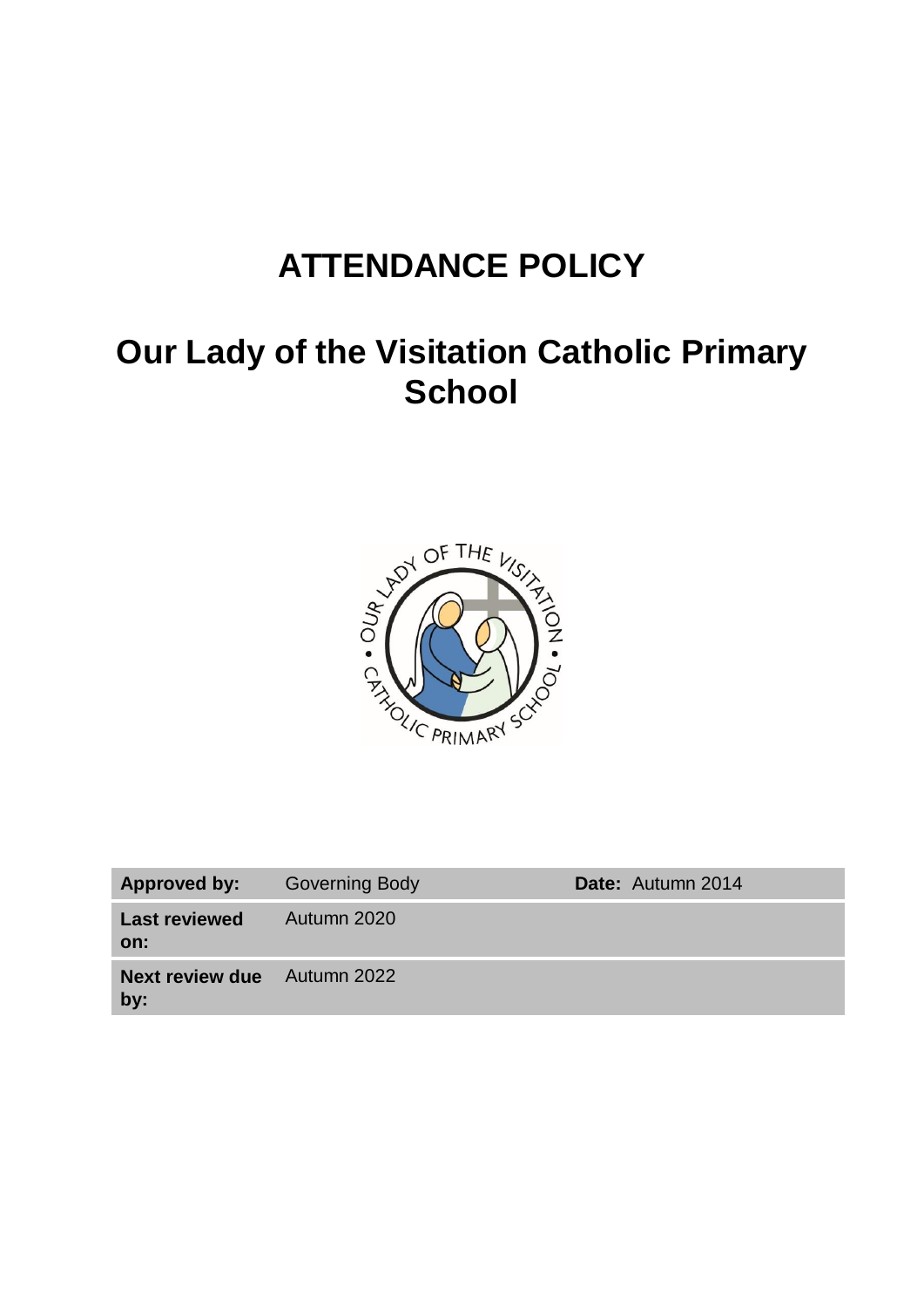## **Introduction:**

Regular attendance at school promotes pupils well-being, maximises progress in learning and helps pupils reach their potential. The attendance pattern for all children is monitored weekly with the school seeking to work actively with parents to ensure a regular pattern is maintained. One of our basic principles is to celebrate success. Good attendance is fundamental to a successful and fulfilling school experience. It is our duty to promote 100% attendance for all children. For our children to take full advantage of the educational opportunities offered it is vital that our pupils are at school, on time, every day the school is open unless the reason for the absence is unavoidable.

All children have the right to an education and we have put in place appropriate procedures to support this. We believe that the most important factor in promoting good attendance is development of positive attitudes towards school and learning.

Good attendance is important because:

- $\triangleright$  statistics show a direct link between under-achievement and absence below 95%
- $\triangleright$  regular attenders make better progress, both socially and academically
- $\triangleright$  regular attenders find school routines, school work and friendships easier to cope with
- $\triangleright$  regular attenders find learning more satisfying
- $\triangleright$  regular attenders are most successful in transferring between primary school, secondary school, higher education and employment or training

The Governing Body and Head teacher, in partnership with parents have a duty to promote full attendance at school.

As a school we aim to:

- $\triangleright$  maintain an attendance rate of a minimum of 95%, pupils not of statutory school age will be subject to the same procedures as the whole school,
- $\triangleright$  ensure that attendance is regularly monitored,
- $\triangleright$  follow up and closely monitor the absence of persistent non-attenders,
- maintain parents' and pupils' awareness of the importance of regular attendance.

Parental Responsibility - Parents have a legal duty to ensure that their child attends school regularly and arrives on time. Full attendance is essential to the all-round development of a child and they should be allowed to take full advantage of educational opportunities available to them by law. Poor attendance undermines their education and sometimes, puts pupils at risk. The school might share the attendance percentage with parents at each parents' consultation meeting and more frequently where there are concerns.

It is the parents' responsibility to contact the school on the first day their child is absent. This is a safeguarding matter so that all parties know that your child is safe. Pupils are expected to arrive between 8.40am and 8.50am, when the school gates are open. All pupils who arrive late must report to the school office where they are registered.

Parents can help us by:

- $\triangleright$  telephoning the absence line, 0208 575 5344, on the first morning of all absences before 9.00 am with the reason;
- $\triangleright$  arranging dental and doctor's appointments out of school hours or during school holidays;
- $\triangleright$  sending in a note explaining the reason for absence on your child's return to school after an illness;
- $\triangleright$  keeping us updated by telephone, letter or email if your child has an extended period of absence due to illness;
- $\geq$  discuss with school office/class teacher any planned absences well in advance and only request leave of absence if it is for an exceptional circumstance by completing the leave of absence form.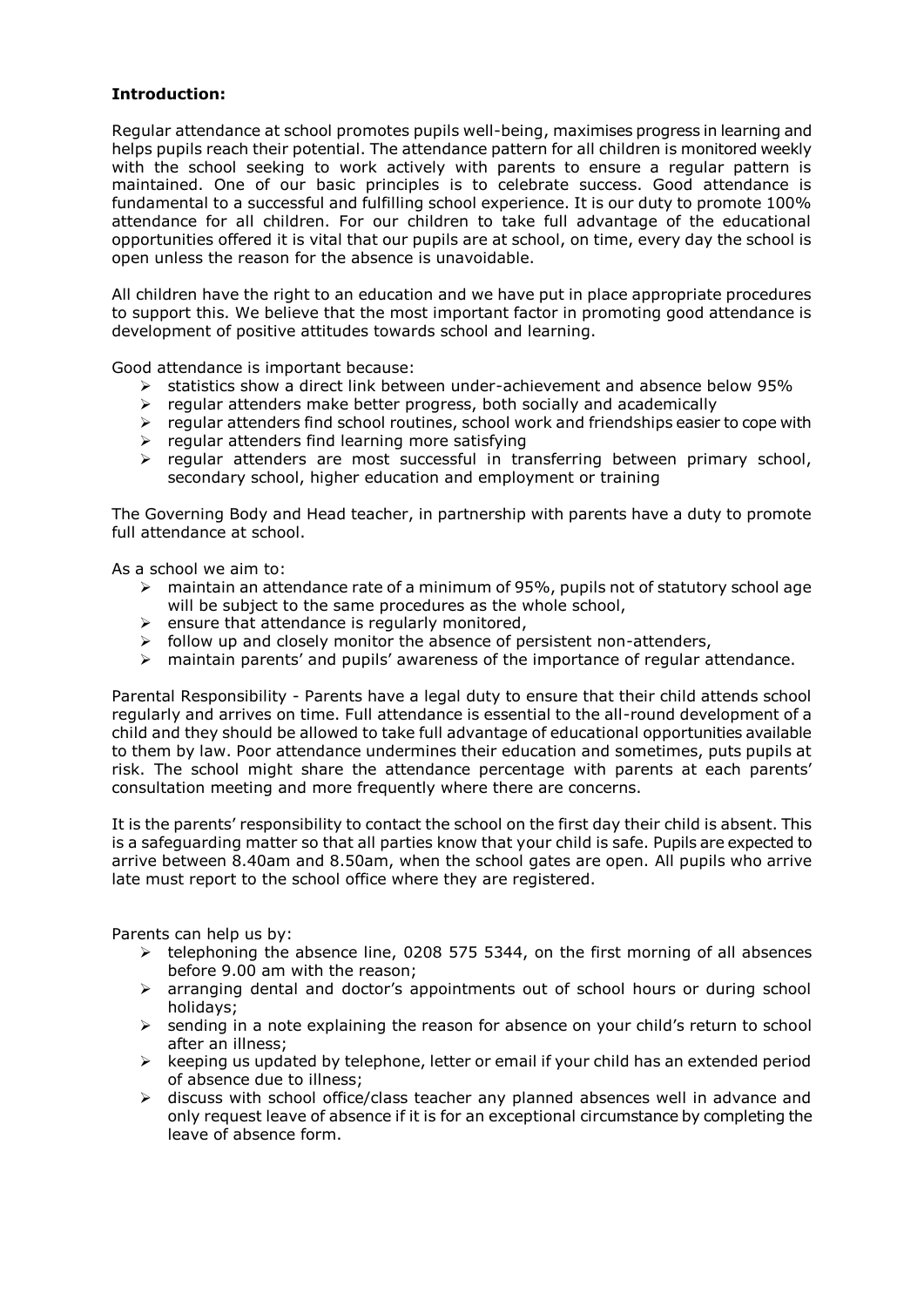We will:

- $\triangleright$  promote and reward good attendance with pupils at all appropriate opportunities;
- $\triangleright$  follow our procedure for checking and marking registers;
- $\triangleright$  follow up unexplained absences by phone calls to parents on the first morning of absence;
- $\triangleright$  log any reasons for absence received by phone, email or personal visit;
- $\triangleright$  consider any absence in line with this policy and Government's quidance before authorising or not;
- $\triangleright$  remind parents of pupils with attendance below 90% that their child is then considered a persistent absentee;
- $\triangleright$  ask parents to provide medical proof if their child is absent from school immediately before or after a school holiday.

Punctuality:

- $\triangleright$  registration is at 9.00 am for all children from Nursery to Year 6.
- $\triangleright$  late arrival can cause children to feel anxious or upset;
- $\triangleright$  it is important to be on time as the first few minutes of the school day are often used to give out instructions or organise schoolwork for the rest of the day;
- $\triangleright$  if children miss this short but vital session, their work for the whole day may be affected. Late arrivals are disruptive to the whole class and often embarrassing for the child.
- $\triangleright$  parents of pupils who have patterns of lateness will be contacted to discuss the importance of good time-keeping and how this may be achieved.

Arrival after the close of registration is marked as unauthorised absence in line with the government's guidance.

As part of the safeguarding procedures of the school, children who remain uncollected at the end of school time, the child will be placed in our After School Club. A fee for this provision will be charged to the parent.

Action for low attendance and Non-attendance is an important issue that is treated seriously. However, each case is different and the school acknowledges that no one standard response will be appropriate in every case. Consideration is given to all factors affecting attendance before deciding what intervention strategies to apply.

- $\triangleright$  In every case, early intervention is essential to prevent the problem from worsening. It is essential that parents keep the school fully informed of any matters that may affect their child's attendance.
- $\triangleright$  Prior to the engagement of Ealing's Education Social Worker (ESW), the school may issue letters to parents clearly defining the concerns within school regarding a pupil's absence. It may also set up a parent meeting to discuss the pupil's absence. It is hoped that a quick response and change in levels of absence will prevent the need for ESW involvement.

## Attendance thresholds

96%+ High

Excellent attendance. This will help all aspects of your child's achievement and life in school. This will give them a good start in life and supports a positive work ethic.

#### 95 - 96% Above average

Good attendance. We would like parents to focus on improving attendance to move to excellent attendance at school.

## 94 - 95% Average

Overall attendance is broadly average. Attendance may begin to affect your child's achievement at school.

93 - 94% Below average

Poor attendance is likely to affect achievement at school. School contact parent directly to seek ways of working together to improve attendance.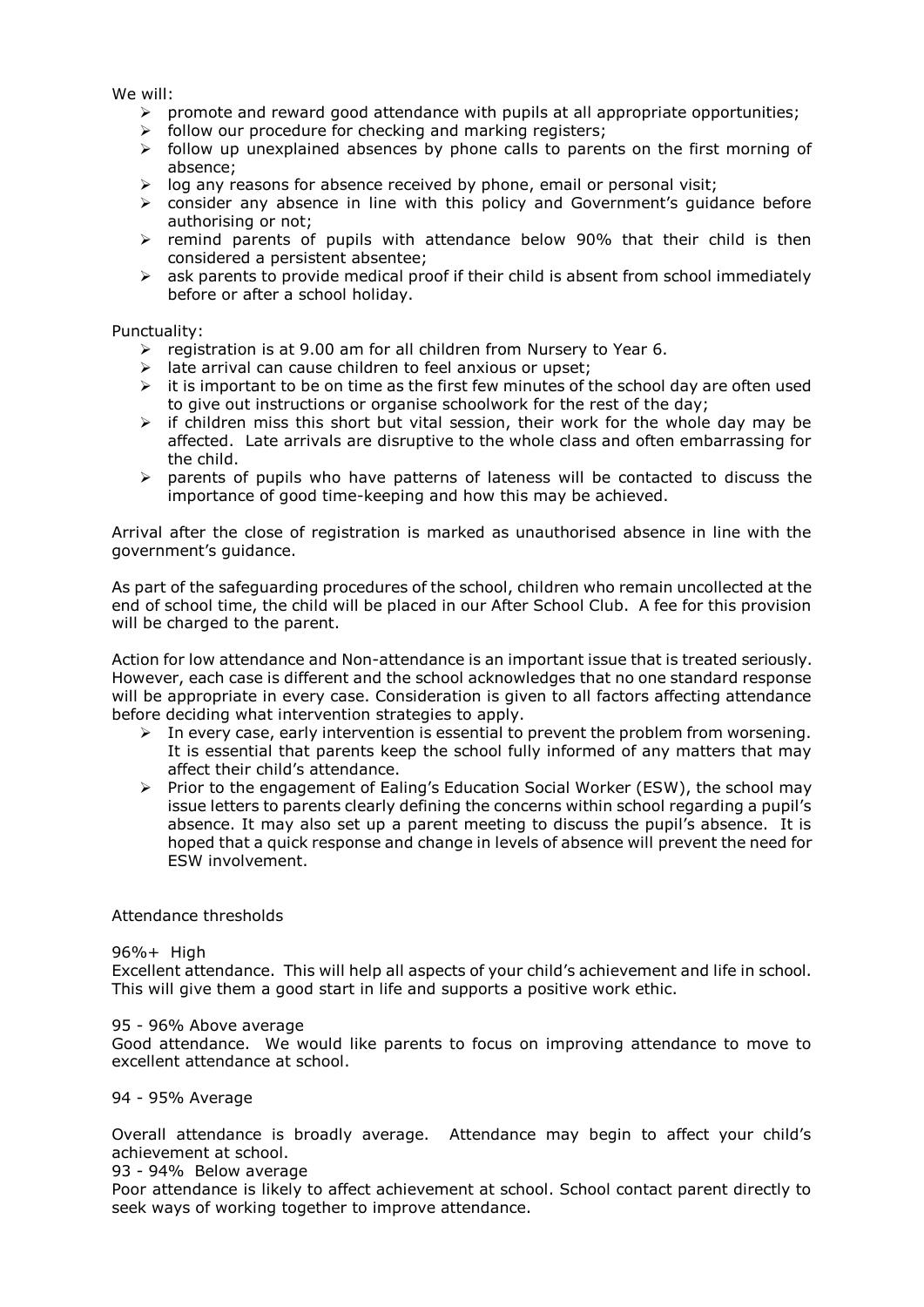## Below 93% Low

Absence is causing serious concern. It is highly likely to affect attainment and progress and is disruptive to the child's learning. Meetings between home and school to share strategies for improvement will be called. If improvement is not achieved a referral is made to the (ESW). A Fixed Penalty Notice will be considered where absence is not authorised.

For all children, we have a stepped approach to taking action. It will not always be appropriate to progress through all of these steps or even to carry them out in the order listed.

- $\triangleright$  responsible staff will use discretion and consider each case carefully;
- $\triangleright$  where there has been no contact from parents, we will initiate first day calling for all pupils;
- $\triangleright$  for pupils with attendance below 90% there will be a discussion with the ESW at our regular half termly meeting;
- $\triangleright$  we will monitor trends in pupil attendance and punctuality, including our vulnerable groups;
- $\triangleright$  we will request for parent/carer to meet with school staff;
- $\triangleright$  if appropriate, will initiate procedures to access support from other agencies.

Education Social Worker (ESW) actions may include:

- $\triangleright$  home visits,
- $\triangleright$  multi agency meetings,
- $\triangleright$  issuing a parenting contract,
- $\triangleright$  sign posting to supportive agencies,
- $\triangleright$  issue a Fixed Penalty Notice,
- $\triangleright$  court action for poor attendance.

#### Definitions

Every half-day absence has to be classified by the school as either 'authorised' or 'unauthorised'. This is why information about the cause of each absence is always required.

Authorised Absence - An absence is classified as authorised when a child has been away from school for a legitimate reason and the school has received notification from a parent or carer. For example, if a child has been unwell and the parent writes a note, email or telephones the school to explain the absence.

Religious Observance - One day per year will usually be classified as authorised for religious observance.

Unauthorised Absence - An absence is classified as unauthorised when a child is away from school without the permission of the Head teacher. Unauthorised absences are those, which the school does not consider reasonable and for which no 'authorisation has been given. Unauthorised absences are an offence and can be liable to legal action or a fixed penalty fine. The following reasons are examples of the kinds of absence that will not be authorised:

- $\triangleright$  parents keeping children off school unnecessarily,
- $\triangleright$  absences that have not been properly explained,
- $\triangleright$  travel during term-time, including family holidays, that have not been agreed,
- repeated or persistent non-specific illness, for example, 'poorly/unwell',
- $\triangleright$  absence of other siblings if one child is ill,
- $\triangleright$  absence because a parent is ill (alternative arrangements should be made to get children to school),
- oversleeping,
- $\triangleright$  inadequate clothing/uniform,
- $\triangleright$  confusion over school term and holiday dates,
- $\triangleright$  medical and/or dental appointments of more than half a day without very good reason,
- $\triangleright$  child's and/or family birthdays,
- $\triangleright$  any routine family event or trip, for example, shopping.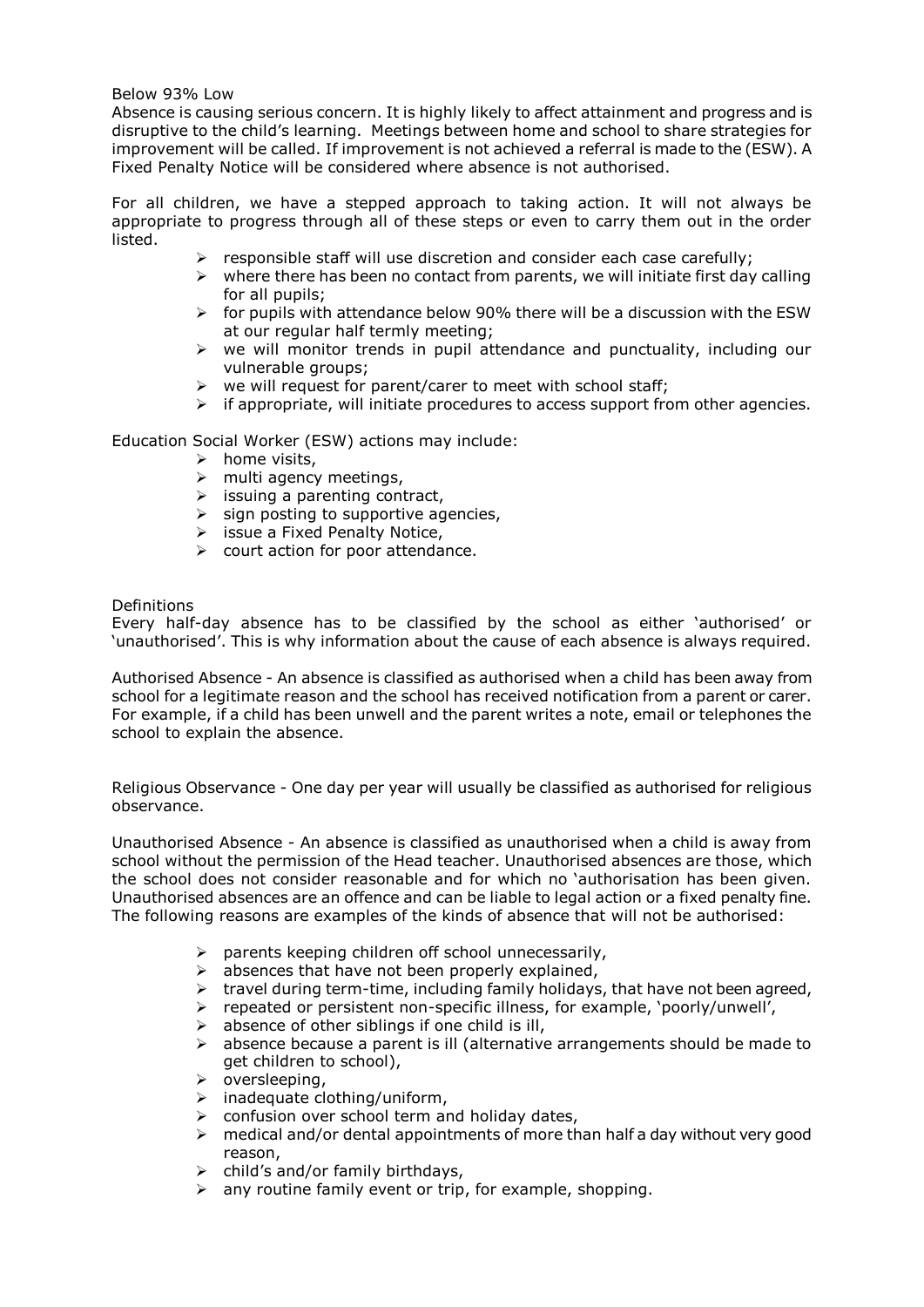$\triangleright$  Where absence claimed as illness occurs either side of a school holiday, medical proof will be sought. Without this proof the absence will not be authorised.

The school will instruct the Local Authority to issue a Fixed-Penalty notice for any unauthorised travel during term-time.

## The law

Parents have a statutory duty to ensure that their children are properly educated. When your child is registered at a school, parents, carers or guardians must ensure the regular and full time attendance of their child. Parents are warned that if they take their child out of school without permission the Local Authority has the power to issue Fixed-Penalty Notices in respect of unauthorised absences. Penalty notices can be issued to each parent and for each child. The Penalty is £120 payable within 28 days, but reducing to £60 if paid within 21 days. (Anti-Social Behaviour Act 2004). If holiday absence is repeated, matters can escalate and fines can be increased to both parents.

## Authorising Absence

Only the Head teacher can authorise absence for approved reasons. At the Head teacher's discretion, circumstances may be considered as 'exceptional circumstances' and authorised as an absence from school. Individual circumstances are considered on a case-by-case basis. In order that the absence is authorised the Head teacher will consider whether:

- $\triangleright$  the absence is/was unavoidable,
- $\geq$  and, beyond the control and/or decision making of parents.

The Head teacher is not obliged to accept a parent's explanation and if the absence is not authorised, parents will be notified.

#### Leavers and Children Missing Education

The school has a responsibility to safeguard pupils from harm. This includes knowing and taking reasonable steps to check the destinations of leavers. If your child is leaving other than at the end of Year 6 to go to High School, parents are asked to:

- $\triangleright$  give the school full information about their plans including date of move, new address or at least the town you will be moving to, new school and start date when known, and reasons for moving (a form is available at the school office),
- $\triangleright$  confirm the school has your current mobile phone number,
- $\triangleright$  let us know when you move.

When pupils leave and parents have not given us the above information, and we cannot contact the parent, then your child is considered to be a Child Missing Education. This means that the Local Authority has a legal duty to carry out investigations to try to track and locate the child. By giving us the above information, unnecessary investigations can be avoided

#### New admissions to school

Reception joiners, parents of pupils whose attendance in nursery has fallen below 90% will be invited into school to meet with the ESW to discuss how attendance can be improved.

#### Rewards for Positive Attendance

The main benefit of regular attendance is that continuity and progression in learning are ensured. We promote positive attendance through:

- $\triangleright$  Individual children, certificates are awarded at the end of each school year for 100% attendance. This is celebrated in the final whole school assembly.
- $\triangleright$  Classes, fortnightly certificates issued for the classes with the highest attendance, also published to our website.

Monitoring Summary attendance information is reported to governors at least termly by the Head teacher.

#### **SUMMARY**

The school is committed to working with parents as the best way to ensure as high a level of attendance as